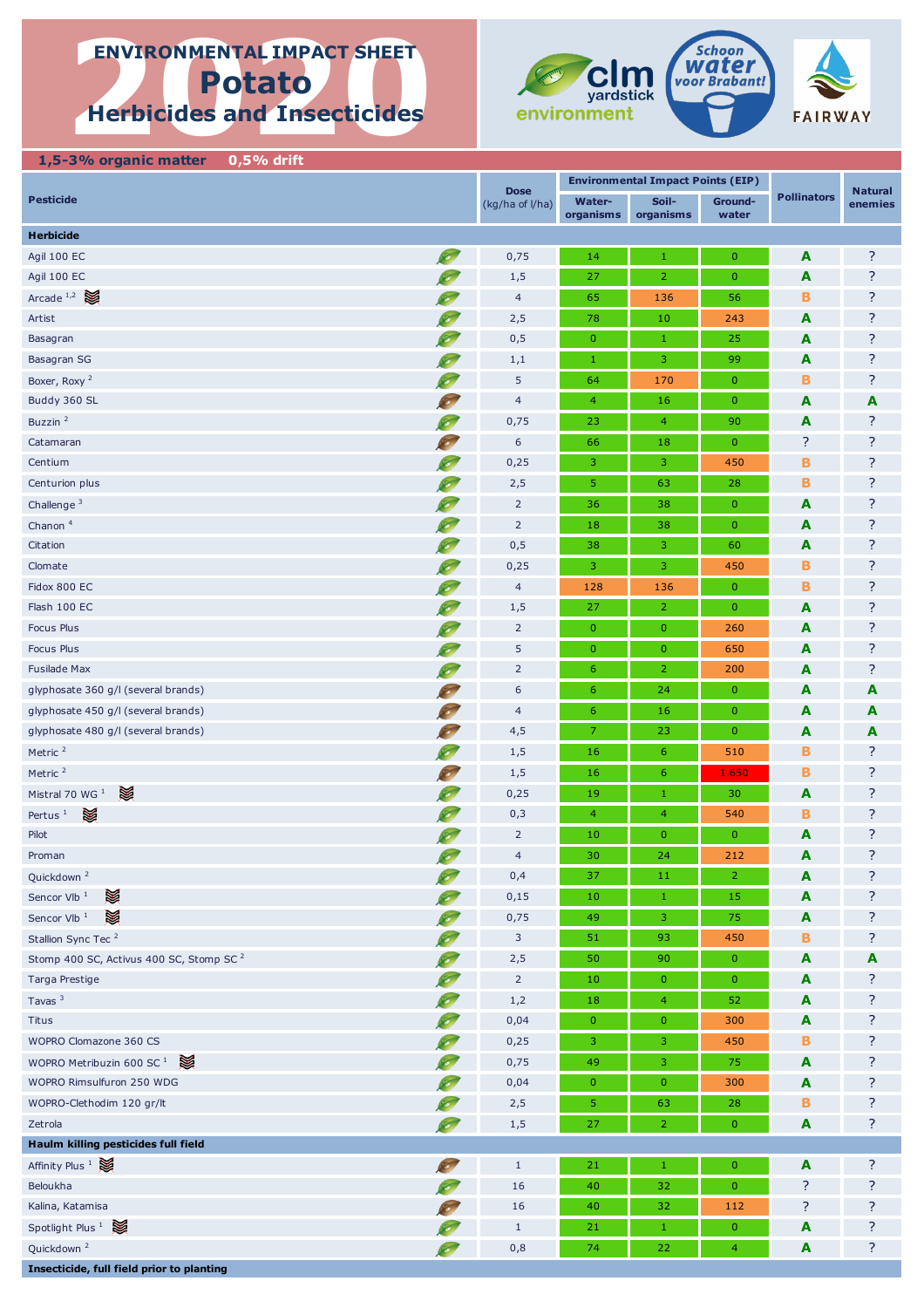| <b>Pesticide</b>                               |                |                                        | <b>Environmental Impact Points (EIP)</b> |                  |                    | <b>Natural</b> |
|------------------------------------------------|----------------|----------------------------------------|------------------------------------------|------------------|--------------------|----------------|
|                                                |                | Water-<br>(kg/ha of l/ha)<br>organisms | Soil-<br>organisms                       | Ground-<br>water | <b>Pollinators</b> | enemies        |
| S<br>Nemathorin 10G <sup>6</sup>               | 20             | $\mathbf 0$                            | 20                                       | 140              | $\mathbf c$        | ?              |
| Insecticide, crop spraying                     |                |                                        |                                          |                  |                    |                |
| Bariard, Calypso <sup>2</sup>                  | 0,25           | 6                                      | 7                                        | $\mathbf{0}$     | B                  | C              |
| <b>Batavia</b>                                 | 0,75           | $\mathbf 0$                            | $\mathbf{0}$                             | 2                | B                  | в              |
| <b>Benevia</b>                                 | 0,125          | $\pmb{0}$                              | $\mathbf{0}$                             | 700              | $\mathbf c$        | ?              |
| Chlorantraniliprole 200 g/l (several brands)   | 0,06           | $\overline{4}$                         | $\mathbf{0}$                             | 138              | A                  | A              |
| Closer                                         | 0,2            | $\overline{4}$                         | 340                                      | $\mathbf{0}$     | C                  | С              |
| Coragen                                        | 0,06           | $\overline{4}$                         | $\mathbf{0}$                             | 138              | A                  | A              |
| deltamethrin (25 g/l) (several brands)         | 0,3            | 3                                      | 6                                        | $\mathbf{0}$     | B                  | С              |
| Gazelle                                        | 0,25           | 20                                     | 40                                       | 3                | В                  | с              |
| Goldorak, Karate Zeon, Ninja                   | 0,05           | 100                                    | 1                                        | $\mathbf{0}$     | C                  | С              |
| Kompaan <sup>2</sup><br>Ø                      | 6,25           | $\mathbf 0$                            | 19                                       | 38               | B                  | в              |
| Neemazal-T/S                                   | 3              | 14                                     | $\mathbf{0}$                             | $\mathbf{0}$     | A                  | A              |
| Olie-H $2$                                     | 6,25           | $\pmb{0}$                              | 13                                       | 31               | B                  | в              |
| Pirimor <sup>3,5</sup>                         | 0,5            | 60                                     | 12                                       | 800              | B                  | A              |
| Plenum 50 WG                                   | 0,3            | $\pmb{0}$                              | $\overline{4}$                           | $\mathbf{0}$     | в                  | A              |
| Sumicidin Super, Sumi-Alpha 2.5                | 0,2            | 13                                     | $\overline{4}$                           | $\mathbf{0}$     | c                  | с              |
| Teppeki, Hinode                                | 0,16           | 0                                      | $\mathbf{0}$                             | $\mathbf{0}$     | B                  | A              |
| UPL Pirimicarb <sup>3</sup>                    | 0,5            | 60                                     | 12                                       | 800              | в                  | A              |
| VSM Spirotetramat 100SC                        | 0,75           | $\mathbf 0$                            | $\mathbf{0}$                             | $\mathbf{0}$     | в                  | в              |
| <b>Prevention of virus transmission</b>        |                |                                        |                                          |                  |                    |                |
| S<br>Minerale olie                             | 3              | $\pmb{0}$                              | 6                                        | 15               | в                  | в              |
| Nematode control, during planting              |                |                                        |                                          |                  |                    |                |
| Nemathorin 10G <sup>6</sup>                    | 7,5            | 0                                      | 8                                        | 53               | $\mathbf c$        | ?              |
| Velum Prime $1$                                | 0,625          | 5                                      | 31                                       | 1.938            | A                  | в              |
| Verango <sup>1</sup>                           | 0,625          | 5                                      | 31                                       | 1.938            | A                  | в              |
| Vydate 10G <sup>6</sup>                        | 40             | $\pmb{0}$                              | 80                                       | 40               | C                  | с              |
| WOPRO OXAMYL 10%G                              | 10             | 15                                     | 20                                       | 10               | $\mathbf c$        | С              |
| WOPRO OXAMYL 10%G<br>$\bullet$                 | 40             | 60                                     | 80                                       | 40               | C                  | C              |
| Growth regulator & Sprout inhibitor            |                |                                        |                                          |                  |                    |                |
| <b>ROW</b><br><b>Biofresh Safestore</b>        | 10ppm/m3       | $\mathbf{0}$                           | ?                                        | ?                | ?                  | ?              |
| Crown MH                                       | $11\,$         | 11                                     | 11                                       | $\mathbf 0$      | A                  | ?              |
| Itcan SL 270                                   | 11             | 17                                     | 11                                       | $\mathbf{0}$     | A                  | ?              |
| Royal MH Spuitkorrel, Himalaya 60 SG           | 5              | 10                                     | $10\,$                                   | 5                | A                  | ?              |
| <b>Snail control</b>                           |                |                                        |                                          |                  |                    |                |
| Cropguard Slakkenkorrel<br>S                   | $\overline{7}$ | $\mathbf{0}$                           | $\mathbf{0}$                             | $\mathbf{0}$     | A                  | ?              |
| Ijzer(III)fosfaat 29,7 g/kg (diverse middelen) | $\overline{7}$ | $\pmb{0}$                              | $\mathbf{0}$                             | $\pmb{0}$        | A                  | ?              |
| Ironmax Pro                                    | $\overline{7}$ | $\mathbf 0$                            | $\pmb{0}$                                | $\mathbf{0}$     | A                  | ?              |
| Potato plant- and seed treatment               |                |                                        |                                          |                  |                    |                |
| Emesto silver $\frac{1}{2}$<br>$\infty$        | 0,2            | $\overline{4}$                         | $\overline{2}$                           | 50               | A                  | ?              |
| Maxim 100 FS                                   | $0,25$ l/ton   | 1                                      | 20                                       | $\pmb{0}$        | A                  | A              |
| Monarch                                        | $0,2$ l/ton    | $\overline{4}$                         | 50                                       | 21               | A                  | A              |
| Moncereen-vlb                                  | $1$ //ton      | 93                                     | 15                                       | $\mathbf{0}$     | A                  | ?              |
| Moncereen Pro                                  | $0,6$ l/ton    | 60                                     | 9                                        | $\pmb{0}$        | A                  | ?              |
| Proradix Agro                                  | $0,02$ kg/ton  | $\mathbf{0}$                           | $\overline{0}$                           | $\mathbf{0}$     | ?                  | ?              |
| Symphonie<br>$\infty$                          | $1,5$ kg/ton   | 1                                      | 7                                        | 3                | A                  | A              |
|                                                |                |                                        |                                          |                  |                    |                |

1 Forbidden to use this pesticide in groundwater protection zones.

 $2$  Drift control measures apply for this pesticide: 90% drift reduction.

<sup>3</sup> Drift control measures apply for this pesticide: 95% drift reduction.

4 Drift control measures apply for this pesticide: 97,5% drift reduction.

 $5$  Application only in plots which are not adjacent to surface water.

 $60\%$  drift (soil disinfection, row treatment during planting, dipping, seed treatment, spot treatment, soil treatment).

# **Read the label before application of the pesticides!**

The label gives extra prescriptions (maximum dose, number of applications, etc.)